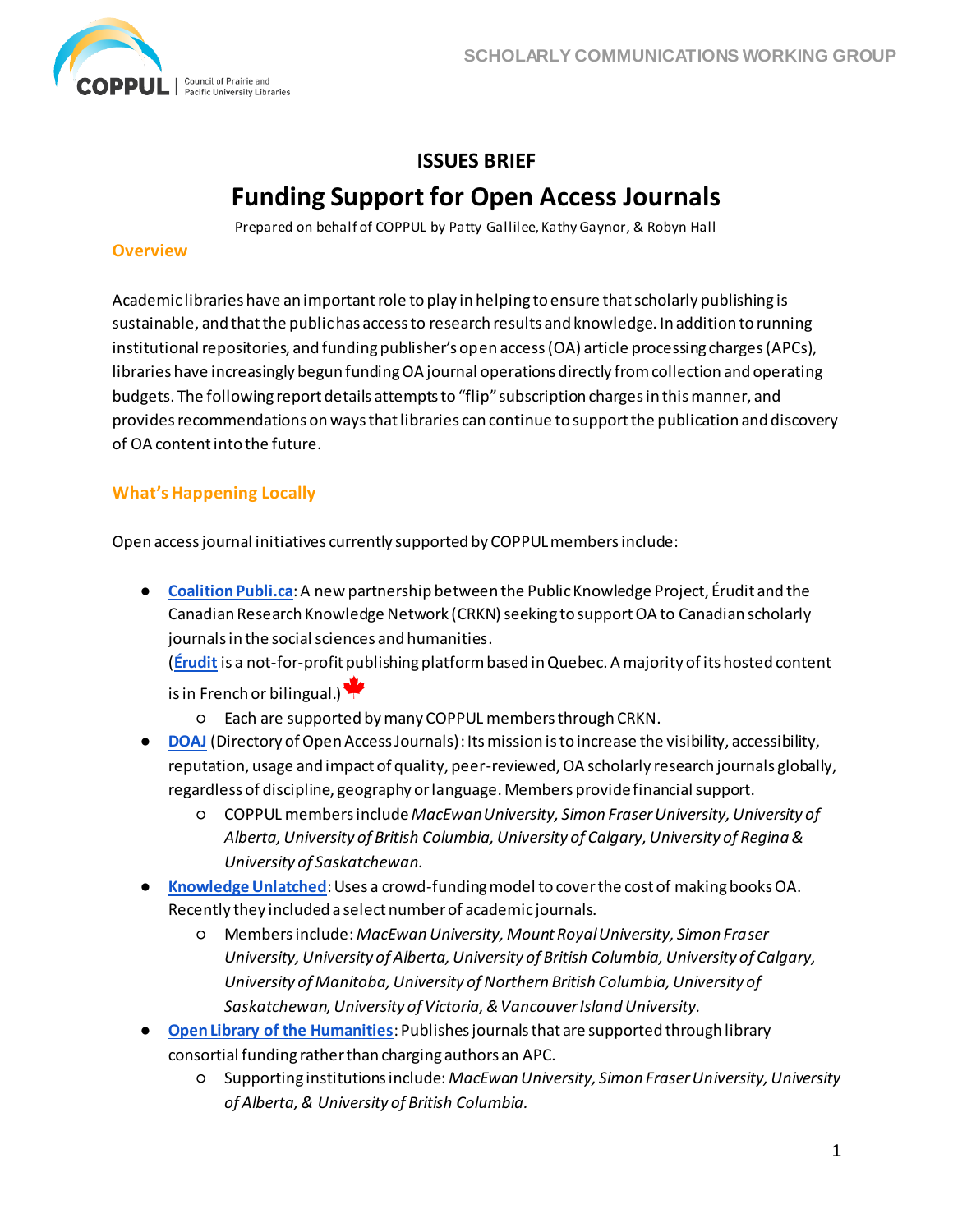

- **[Sponsoring Consortium for Open Access Publishing in Particle Physics \(SCOAP3\)](https://scoap3.org/)**: An international collaboration between libraries, research centres, and funders that is focused on converting closed access high-energy physics journals to OA at no cost to authors.
	- Supported by various COPPUL members through CRKN.

# **What's Happening Elsewhere**

Initiatives supporting, or actively investigating sustainable OA funding models, by libraries more broadly include:

- **[The 2.5% commitment](https://scholarworks.iupui.edu/handle/1805/14063)**: In 2017 a short paper called for academic libraries to set aside 2.5% of non-salary budgets for OA infrastructure. 35 libraries participated in a pilot to test the idea. Simon Fraser University was one of 3 Canadian libraries that participated. This idea has some committed individuals behind it and has kept the discussion alive with updates & presentations at the CNI fall meeting and at ALA midwinter.
- **• [Jessieu Call for Open science and bibliodiversity](http://jussieucall.org/):** A call from France for scientific communities, professional associations and research institutions to promote a scientific publishing OAmodel fostering bibliodiversity and innovation without involving APCs. Five Canadian institutions/organizations have signed the call: Université de Montréal, Université Laval, CARL, Érudit and the Association science et bien commun.
- **[OA2020](https://oa2020.org/)**: "A global alliance committed to accelerating the transition to open access." One of the goals of the alliance is to work towards moving away from journal subscriptions to supporting sustainable OA business models. The website includes useful resources such as further reading, event listings, and possible actions to take.
- **[Pay it Forward Project](http://icis.ucdavis.edu/wp-content/uploads/2016/07/UC-Pay-It-Forward-Final-Report.rev_.7.18.16.pdf)**: This study, which included the University of British Columbia as one of the collaborators, investigated "a sustainable model of open access article processing charges for large North American research institutions".
- **Pushing back at the big publishers:**
	- *Elsevier:* Several difficult and/or stalled national negotiations with Elsevier, demanding fair pricing and OA for papers authored by researchers at licensed institutions (Netherlands, Germany, Finland, Peru, Thailand) have occurred over the past two years. Th[e Nature News update](https://www.nature.com/articles/d41586-018-00093-7) about the German negotiations is an ongoing example. A [Times Higher Ed](https://www.timeshighereducation.com/news/sweden-cancels-elsevier-contract-open-access-dispute-spreads) article describes Sweden's cancellation, scheduled for June 30 2018.
	- *Springer:*In March 2018, French research organizations and universities cancelled subscriptions to Springer journals when the consortium Couperin.org was unable to negotiate an acceptable renewal. The issue is over fees; Couperin.org was pushing for a reduction in costs to offset the increasing number of OA papers, paid for by APCs.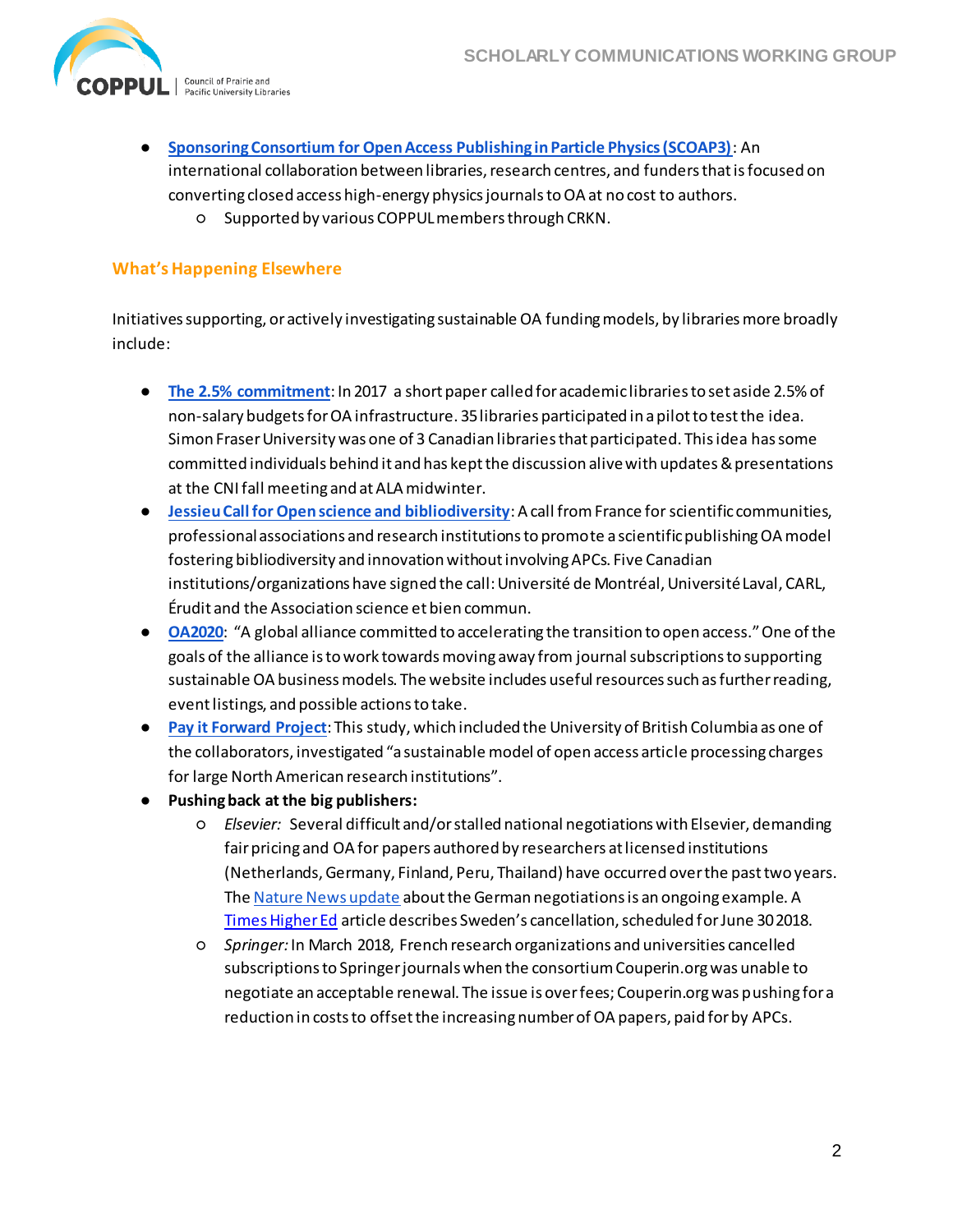

# **Recommendations & Considerations**

#### **Collection Development Policies**

Including support for barrier-free access to scholarly publishing in policies. For example:

- [University of Alberta's policy](https://www.library.ualberta.ca/about-us/collection/collection-policy) has a statement about their commitment to OA.
- [Simon Fraser University's policy](https://www.lib.sfu.ca/about/overview/collections/policies#5-support-for-scholarly-publishing) has a statement about support for scholarly publishing which includes OA.

#### **Discovery**

Ensure OA content is discoverable to users. For instance, include OA journals in A-Z journal lists, activate databases of OA journals/articles in discovery layers, and suggest resources that index OA articles to your users. There are a growing number of ways to locate free and legally hosted OA journal articles outside of the traditional library website. This includes:

#### *Browser extensions:*

- **[Google Scholar Button](https://chrome.google.com/webstore/detail/google-scholar-button/ldipcbpaocekfooobnbcddclnhejkcpn?hl=en)**: a Google Chrome extension that locates full text on the web or in your library's collection. Select the title of the paper on the page you are reading, and click the Scholar button to find it.
- **[Kopernio](https://kopernio.com/)**: a Google Chrome extension that searches open databases, library subscriptions (where possible), pre-print servers, Google Scholar, and institutional repositories for free PDFs.
- **[Open Access Button](https://openaccessbutton.org/)**: searches by title, DOI, citation, PMID, or URL and links users to free and legal full text articles. If no legal source exists, it requests articles from authors. Searching can be done via its website, extension or API.
- **[Unpaywall](https://unpaywall.org/)**: a Firefox/Chrome plugin that harvests and identifies freely shared papers from thousands of legal IRs, preprint servers, and publishers.

## *Search engines/repositories:*

- **[Directory of Open Access Journals \(DOAJ\)](https://doaj.org/)**: an online independent directory of over 11,000 high-quality, peer-reviewed, OA journals.
- **[OpenDOAR](http://www.opendoar.org/)**: a worldwide directory of OA repositories
- **[ROAR](http://roar.eprints.org/)**: a searchable database of international OA repositories.

## **Financial Support**

Consider supporting one or some of the initiatives in the "What's happening locally" section above. Some libraries still have OA author funds to pay for APCs levied by many OA journals (eg. Calgary & Simon Fraser University). However, there appears to be a trend away from such funds (ARL SPEC-Kit [353/14\)](https://publications.arl.org/Funding-Article-Processing-Charges-SPEC-Kit-353/14) and towards supporting alternative OA business models. Keep a look out for new crowdfunded or other collaborative opportunities to support OA journals that match your institution's research and teaching profile.